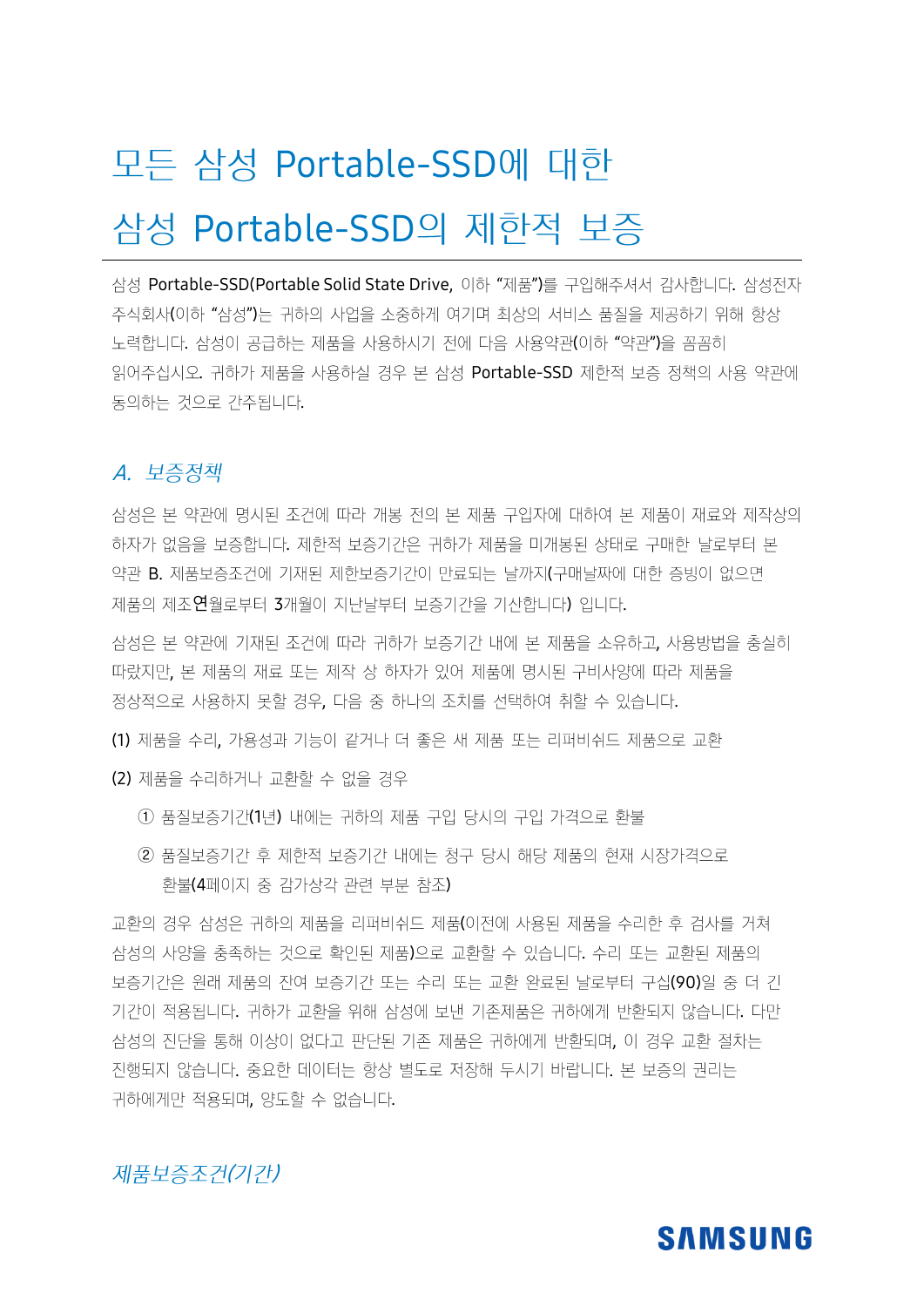제한적 보증은 품질보증기간(1년)과 무상수리기간으로 구성됩니다. 예) 제한적 보증기간 3년 = 품질보증 1년 + 무상수리 2년

| 제품                    | 용량                  | 제품 보증 정책(기간)   |
|-----------------------|---------------------|----------------|
| Portable SSD T1       | 250GB/500GB/1TB     | 3 <sup>1</sup> |
| Portable SSD T3       | 250GB/500GB/1TB/2TB | 3 <sup>1</sup> |
| Portable SSD T5       | 250GB/500GB/1TB/2TB | 3 <sup>1</sup> |
| Portable SSD X5       | 500GB/1TB/2TB       | 3 <sup>1</sup> |
| Portable SSD T7 Touch | 500GB/1TB/2TB       | 3 <sup>1</sup> |
| Portable SSD T7       | 500GB/1TB/2TB       | 3 <sup>H</sup> |

#### **B.** 제한적 보증의 범위

다음의 경우에는 본 약관에서 명시한 보증이 적용되지 않습니다.

- (i) 본 제품을 공지된 지침[\(http://www.samsung.com/s](http://www.samsung.com/s%20sd) sd)에 따라 사용하지 않은 경우
- (ii) 권장되는 작동 방법 또는 환경에 따라 제품을 사용하지 않은 경우
- (iii) 제 3자의 제품, 소프트웨어 또는 구성요소의 사용 등으로 인해 고장 또는 하자가 발생한 경우(이는 삼성의 승인여부와 관계없이 적용됩니다.)
- (iv) 부적절한 설치와 시험, 오용, 부주의, 무단수리, 개조 또는 사고 기타 외부적 요인에 의하여 고장 또는 하자가 발생한 경우
- (v) 삼성의 판단으로 귀하가 본 약관을 위반한 증거와 정황이 있는 경우

, 귀하는 본 제품이 생명유지시스템, 치료·의학적 장비 또는 안전장비, 기타 생명의 손실과 개인적·신체적 부상을 야기할 수 있는 어플리케이션, 군사적 또는 국방 어플리케이션, 특별한 사양을 필요로 하는 정부 조달물품 등을 위해 설계되거나 사용되어서는 안 된다는 것을 인식하고 동의합니다. 삼성은 위에 예시된 본제품의 사용방법과 관련하여 발생하는 모든 문제에 대해 책임을 지지 않으며, 귀하는 위에 예시된 본 제품의 사용방법으로 인하여 야기되는 모든 위험을 부담하여야 합니다. 삼성은 ①귀하가 수리 또는 교환을 위하여 서버·데스크톱·노트북 등 컴퓨터 또는 기타 산업장비 등 시스템에서 제품을 해체/조립하거나 ②귀하가 데이터를 복구하는데 소요되는 어떠한 비용도 보증하지 않습니다. 삼성은 본 제품을 받았을 때 ①부적절하게 포장되었거나 ②제품이 뒤바뀌었거나 ③물리적으로 손상된 경우에도 본 보증을 적용하지 않습니다. 삼성은 본 제품을 수령하는 즉시 검사할 것입니다.

보증이 제한되는 일부 사례는 아래와 같으며, 이에 한정되지 않습니다.

- 규격에 어긋난 배송용기 사용을 포함한 부적절한 포장 또는 배송
- 부품의 변경, 수정조작 또는 깊은 흠집을 포함한 물리적 손상
- 제품에 부착된 삼성라벨이나 바코드의 변경, 수정 또는 제거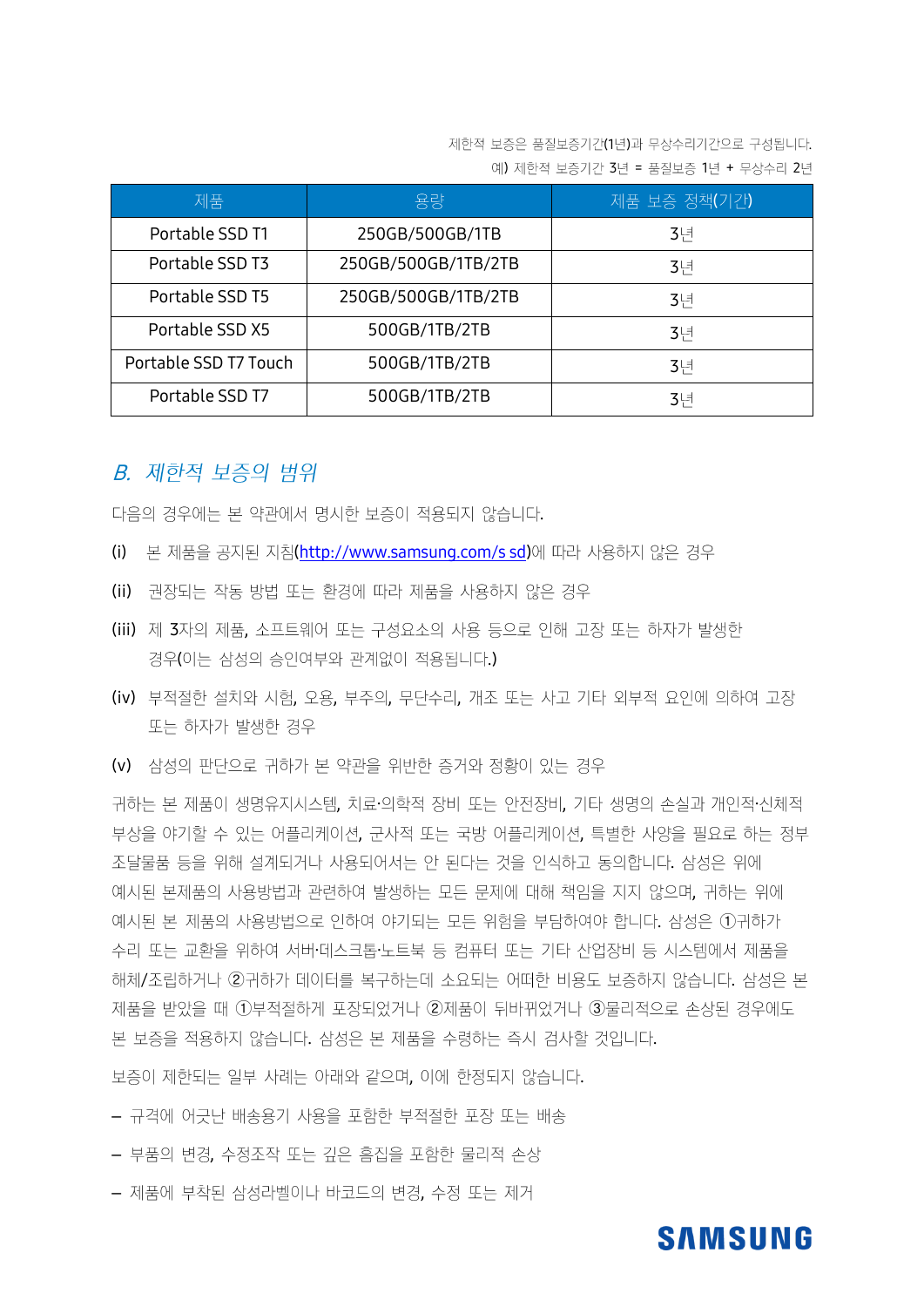- Portable-SSD 케이스가 개봉 또는 손상된 경우
- 테이프 봉합 또는 일련번호를 고의로 손상시키거나 지운 경우

#### C. 삼성의 책임 제한

약관에서 언급한 직접적인 보증을 제외하고는, 삼성은 상품적합성, 특정목적의 적합성, 법률 적합성, 매매와 무역과정에서의 적합성 등 어떠한 명시적, 묵시적 보증을 하지 않습니다. 삼성의 보증은 제한적 보증기간에만 적용됩니다.

본 약관은 본 제품과 관련한 삼성의 모든 책임을 명시하고 있으며, 본 약관의 위반에 따른 귀하의 유일한 구제책을 포함하고 있습니다. 삼성은 어떠한 경우에도 모든 간접적, 결과적, 우발적 손해 또는 특별손해, 재정적 손실, 데이터나 파일의 손실에 대해 책임지지 않습니다. 이는 삼성이 손해가능성을 미리 알고 있었을 때도 마차가지입니다. 어떠한 경우에도 삼성의 책임은 귀하가 본 제품에 대해 지불한 금액을 초과할 수 없습니다. 이러한 책임제한은 관련법이 허용하는 내에서 적용됩니다.

### D. 준거법 및 관할

약관은 대한민국 법에 따라 해석되며, 본 약관과 관련하여 분쟁이 발생하는 경우에는 대한상사중재원의 중재로 해결합니다. 양 당사자는 중재원의 중재판정에 구속됩니다. 공개가 필요한 심리내용과 이행결정사항 이외에, 보상을 포함한 분쟁해결과 관련된 모든 사항은 비밀로 유지되어야 합니다.

본 약관의 자세한 내용은 http://www.samsung.com/ssd 및 http://www.samsung.com/support를 참조하십시오.

| 지역         | <u> 서비스센터명'</u> | 주소                                                                                                  | 전화번호                                  |
|------------|-----------------|-----------------------------------------------------------------------------------------------------|---------------------------------------|
| 한국 (Korea) | 시머스 (주)         | 수원점: 경기도 수원시 영통구 중부대로 448번길 97<br>삼성테크노 <b>112</b> 호<br>용산점: 서울시 용산구 청파로 20길 34 선인상가 21동<br>3층 211호 | 삼성전자: 1588-3366<br>시머스: 070-8250-2646 |